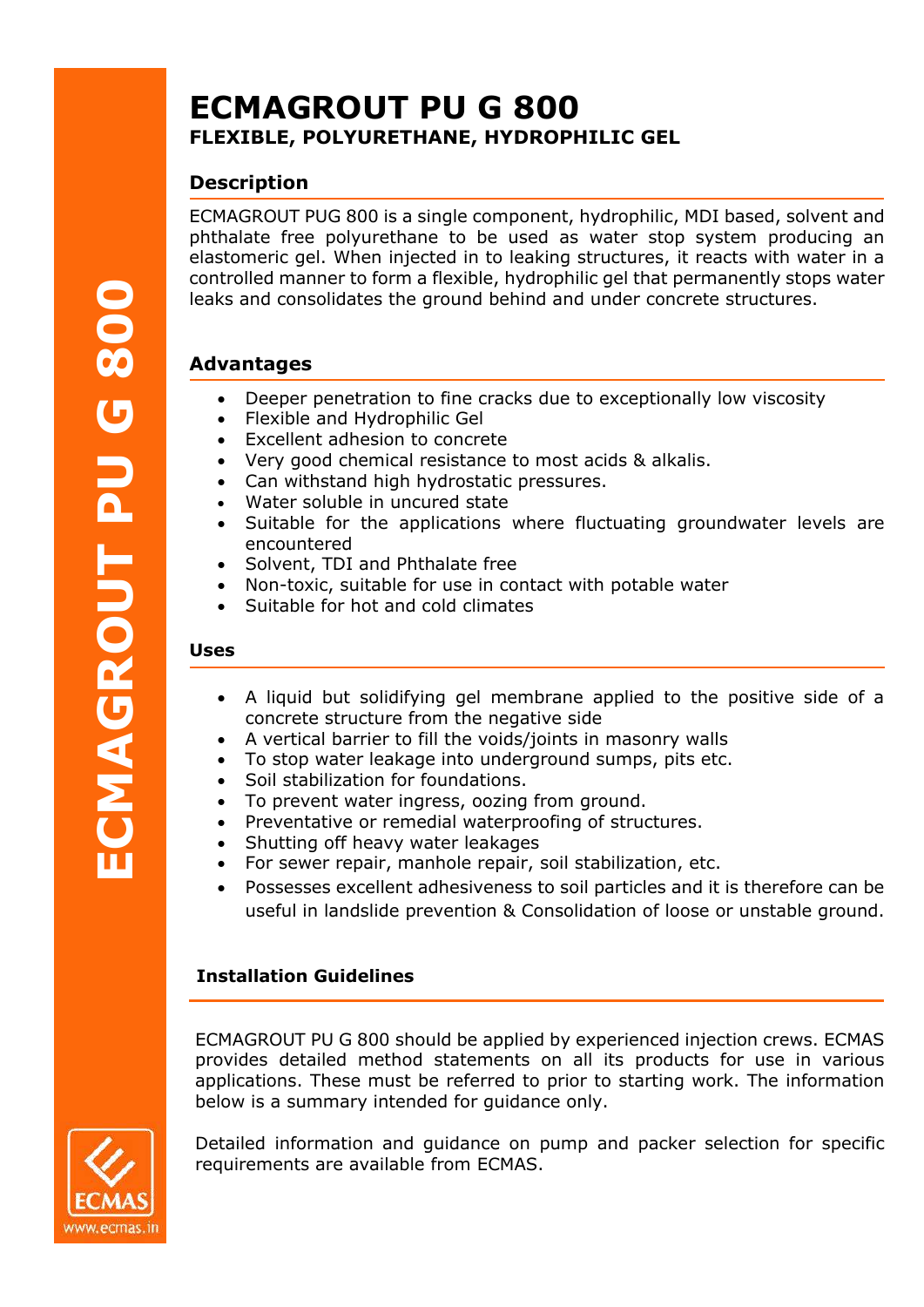### **Injection process**

- $\circ$  Holes are drilled in the affected area in grid pattern. The spacing of the holes will depend on the prevailing site conditions
- Water can be forced into the hole to determine whether all cracks can be injected and if additional injection/pressure control holes need to be drilled.
- Visible surface leaks and cracks should be sealed with fast setting ECMAREP 504 prior to injection. Allow ECMAREP 504 to harden completely before injecting ECMAGROUT PU G 800.
- Use standard packers and equipment.
- ECMAGROUT PUG 800 is then injected into the holes with a highpressure pump increasing pressure slowly up to 200 bars. This forces the ECMAGROUT PUG 800 deep into the structures and allows penetration into the smallest cracks.
- When surface leaks show up during pumping, stop immediately and seal the leak by approved method.

The ECMAGROUT PU G 800 should be injected by a positive displacement plunger type pump. Consumption has to be estimated by the engineer or operator and depends on width and depth of the cracks and voids to be filled.



# **Technical Specifications**

| <b>Physical Appearance</b>      | Pale yellow to yellow to viscous liquid |
|---------------------------------|-----------------------------------------|
| Viscosity (mPa.s)               | $800 + 100$                             |
| <b>Specific Gravity</b>         | $1.08 + 0.02$                           |
| <b>Volatile Organic Content</b> | $\leq$ 5g/L                             |
| Min and max use temperature     | 5°C to 45°C                             |
| Packaging                       | 20 Kg                                   |